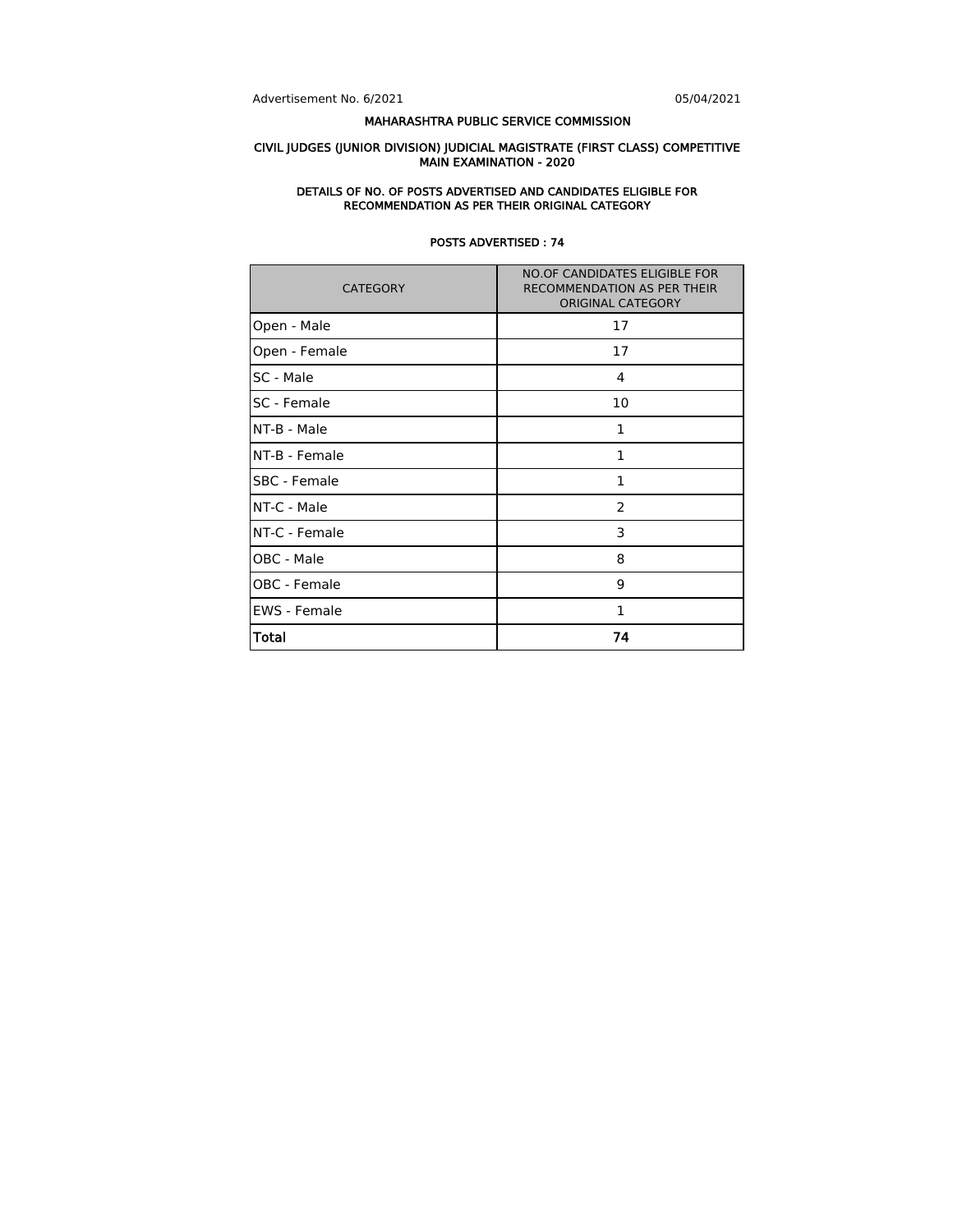## **CIVIL JUDGES (JUNIOR DIVISION) JUDICIAL MAGISTRATE (FIRST CLASS) COMPETITIVE MAIN EXAMINATION - 2020**

|            | LIST OF CANDIDATES - ELIGIBLE FOR RECOMMENDATION<br>Page 1 of 3 |                             |                 |                                |                     |                              |  |
|------------|-----------------------------------------------------------------|-----------------------------|-----------------|--------------------------------|---------------------|------------------------------|--|
| SR.<br>NO. | <b>ROLL NO.</b>                                                 | <b>CANDIDATE'S NAME</b>     | <b>CATEGORY</b> | <b>WRITTEN</b><br><b>MARKS</b> | INT.<br><b>MARK</b> | <b>TOTAL</b><br><b>MARKS</b> |  |
|            | NG001050                                                        | THAKARE JAYA SURESH         | <b>OBC</b>      | 158                            | 20                  | 178                          |  |
| 2          | AU001189                                                        | PATIL MAYUR SAMPAT          | Unreserved      | 145                            | 21                  | 166                          |  |
| 3          | AU001045                                                        | Telgote Praful Bharat       | SC              | 142                            | 21                  | 163                          |  |
| 4          | AU001003                                                        | <b>GULVE VIJAY NIVRUTTI</b> | <b>OBC</b>      | 138                            | 24                  | 162                          |  |

| 5  | MB001046 | SHINDE PRIYANKA VISHVAKANT    | SC         | 137 | 25 | 162 |
|----|----------|-------------------------------|------------|-----|----|-----|
| 6  | AU001405 | SHINDE ADITYA KRISHNA         | Unreserved | 130 | 32 | 162 |
| 7  | AU001148 | Makandar Juber Shabbir        | <b>OBC</b> | 134 | 27 | 161 |
| 8  | AU001096 | WAJE VINITA VINAYAK           | Unreserved | 134 | 25 | 159 |
| 9  | AU001301 | SHASTRI ONKAR SANJAY          | Unreserved | 129 | 30 | 159 |
| 10 | AU001308 | CHAUDHARI MADHURI ASHOK       | <b>OBC</b> | 129 | 29 | 158 |
| 11 | AU001229 | KANNURKAR SUSHILA NURANDAPPA  | Unreserved | 126 | 31 | 157 |
| 12 | MB001105 | BADAKH MAHESH RAMCHANDRA      | Unreserved | 130 | 26 | 156 |
| 13 | NG001015 | TAKBHAURE LALITA TARACHAND    | SC         | 130 | 24 | 154 |
| 14 | AU001197 | ZENDE BHALCHANDRA RAWSAHEB    | Unreserved | 129 | 25 | 154 |
| 15 | MB001070 | DESHPANDE SNEHA PRADEEP       | Unreserved | 130 | 24 | 154 |
| 16 | AU001019 | HAKKE SWARANJALI SUDHAKAR     | $NT-C$     | 132 | 21 | 153 |
| 17 | MB001023 | MASURKAR NILESH ULHAS         | Unreserved | 130 | 22 | 152 |
| 18 | AU001149 | salunkhe sachin sambhaji      | Unreserved | 129 | 23 | 152 |
| 19 | AU001389 | PANCHAL SHRINIVAS HANUMANT    | Unreserved | 128 | 24 | 152 |
| 20 | AU001293 | ghule Swapna Tukaram          | Unreserved | 125 | 27 | 152 |
| 21 | MB001145 | <b>BHAGAT RUCHI RAJAN</b>     | <b>OBC</b> | 124 | 28 | 152 |
| 22 | AU001060 | PAWAR NAGESH VILAS            | Unreserved | 126 | 25 | 151 |
| 23 | MB001015 | MAHIMA SAINI                  | Unreserved | 127 | 24 | 151 |
| 24 | AU001446 | MAKANDAR VAHIDA ASLAM         | OBC        | 130 | 20 | 150 |
| 25 | NG001058 | NEHA RAJESH GORLE             | <b>OBC</b> | 127 | 23 | 150 |
| 26 | AU001013 | PATHAN SHAHNAVAJ AMAN         | Unreserved | 127 | 22 | 149 |
| 27 | AU001085 | BAGAL SHRADDHA DINKAR         | Unreserved | 124 | 25 | 149 |
| 28 | AU001340 | CHEKE MONIKA MOTIRAM          | NT-B       | 126 | 23 | 149 |
| 29 | NG001019 | GAWAI CHANDRASHEKHAR ASHOKRAO | SC         | 129 | 20 | 149 |
| 30 | MB001108 | PIMPLE SWAPNALI VIJAYKUMAR    | Unreserved | 126 | 23 | 149 |
|    |          |                               |            |     |    |     |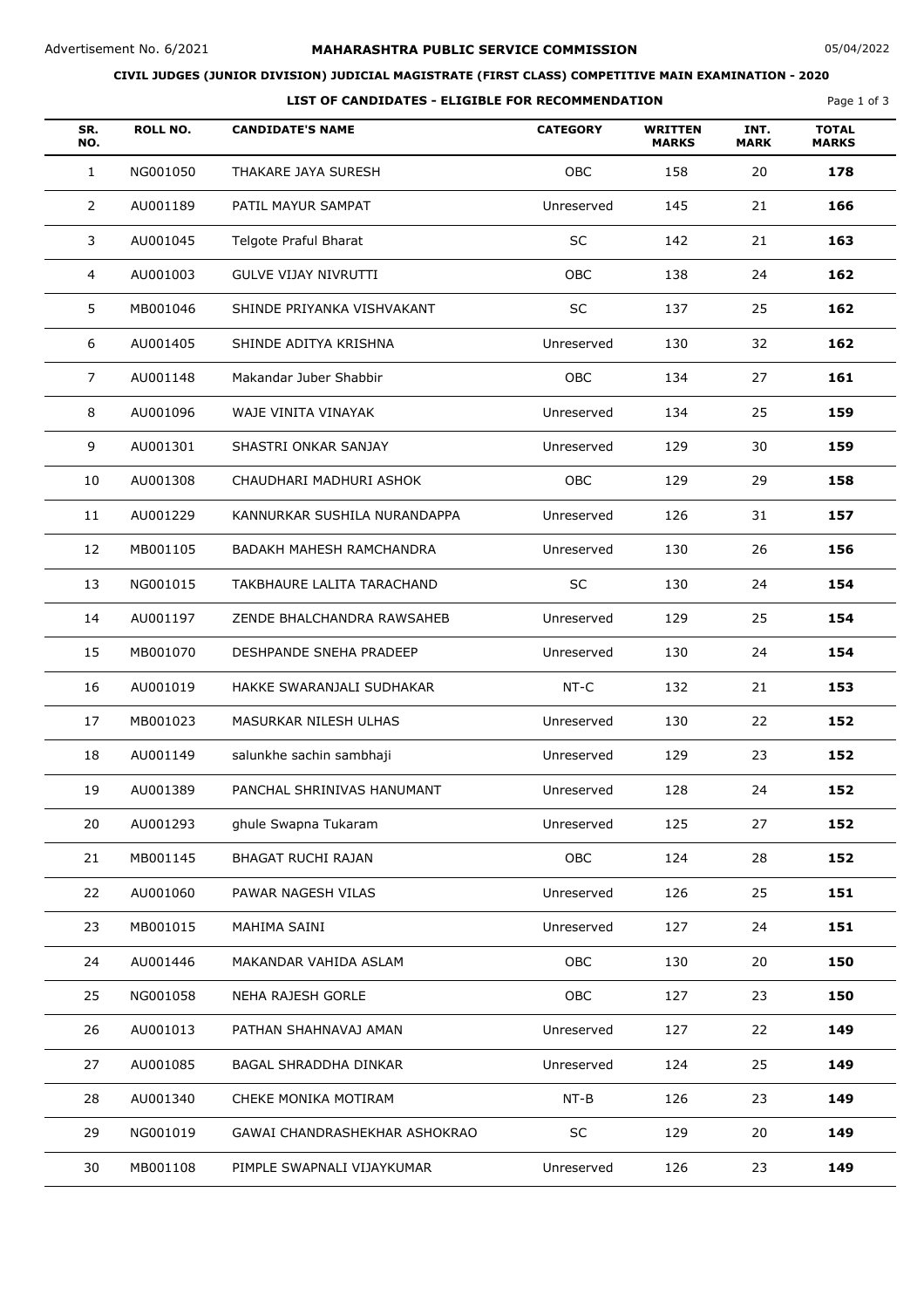## **CIVIL JUDGES (JUNIOR DIVISION) JUDICIAL MAGISTRATE (FIRST CLASS) COMPETITIVE MAIN EXAMINATION - 2020**

| LIST OF CANDIDATES - ELIGIBLE FOR RECOMMENDATION |
|--------------------------------------------------|
|                                                  |

Page 2 of 3

| SR.<br>NO. | <b>ROLL NO.</b> | <b>CANDIDATE'S NAME</b>        | <b>CATEGORY</b> | <b>WRITTEN</b><br><b>MARKS</b> | INT.<br><b>MARK</b> | <b>TOTAL</b><br><b>MARKS</b> |  |
|------------|-----------------|--------------------------------|-----------------|--------------------------------|---------------------|------------------------------|--|
| 31         | NG001044        | ADITYA AJAY CHAVAN             | Unreserved      | 125                            | 23                  | 148                          |  |
| 32         | MB001144        | <b>BAGE ABHISHEK MADHUKAR</b>  | $NT-B$          | 121                            | 26                  | 147                          |  |
| 33         | AU001004        | PAKADE RADHARAMAN RAMDAS       | OBC             | 127                            | 20                  | 147                          |  |
| 34         | MB001088        | <b>BHONGALE SHUBHADA VIJAY</b> | OBC             | 116                            | 31                  | 147                          |  |
| 35         | MB001141        | PENDE SMITA JAGANNATH          | <b>SC</b>       | 117                            | 29                  | 146                          |  |
| 36         | MB001017        | PATIL NAMRATA PARASHURAM       | Unreserved      | 126                            | 20                  | 146                          |  |
| 37         | AU001406        | BHOSEKAR AMOL SHIVAJI          | Unreserved      | 116                            | 30                  | 146                          |  |
| 38         | NG001024        | RAMA SHRIPAD KAPIL             | Unreserved      | 122                            | 24                  | 146                          |  |
| 39         | AU001135        | <b>GHATGE ISHA VIVEKANAND</b>  | Unreserved      | 123                            | 23                  | 146                          |  |
| 40         | NG001097        | salvi sangita sudhakar         | <b>SC</b>       | 120                            | 25                  | 145                          |  |
| 41         | NG001007        | MEHARE CHHAYA SHAMKUMAR        | OBC             | 124                            | 21                  | 145                          |  |
| 42         | AU001316        | Gaikwad Aarti Maroti           | OBC             | 119                            | 26                  | 145                          |  |
| 43         | AU001146        | JOSHI SHILPA SHASHIKANT        | Unreserved      | 125                            | 20                  | 145                          |  |
| 44         | AU001181        | BHINGARDEO SUMEDH SANJAY       | <b>SC</b>       | 125                            | 20                  | 145                          |  |
| 45         | AU001273        | SHINDE RAJENDRA DHANAJI        | NT-C            | 125                            | 20                  | 145                          |  |
| 46         | MB001116        | MOHITE SAGAR SANJEEVAN         | $\sf SC$        | 123                            | 22                  | 145                          |  |
| 47         | AU001427        | KAMBALE MONIKA KASHINATH       | <b>SC</b>       | 115                            | 30                  | 145                          |  |
| 48         | AU001184        | KOLTE GANESH RAJESH            | OBC             | 120                            | 25                  | 145                          |  |
| 49         | AU001120        | SURWASE KASHINATH TIPPANNA     | NT-C            | 120                            | 25                  | 145                          |  |
| 50         | NG001020        | PATHAN NIKISHANAJ ASHRAFKHAN   | EWS             | 121                            | 24                  | 145                          |  |
| 51         | NG001041        | VAISHALI VASANT WAGHMARE       | SC              | 118                            | 26                  | 144                          |  |
| 52         | AU001442        | BANKAR PRAVIN SHAMRAO          | OBC             | 119                            | 25                  | 144                          |  |
| 53         | AU001036        | LATAKE KRISHNA SHIVAJI         | OBC             | 116                            | 28                  | 144                          |  |
| 54         | AU001187        | GAIKWAD VIJAYSINH NARAYAN      | Unreserved      | 116                            | 28                  | 144                          |  |
| 55         | AU001170        | KALE RAVI SHRIDHAR             | OBC             | 120                            | 24                  | 144                          |  |
| 56         | AU001133        | LAMBHATE SAYALI RAMESH         | NT-C            | 122                            | 22                  | 144                          |  |
| 57         | AU001175        | GHORPADE PRIYA BALASAHEB       | Unreserved      | 116                            | 27                  | 143                          |  |
| 58         | MB001142        | MORE KRANTI RAMESH             | SC              | 121                            | 22                  | 143                          |  |
| 59         | MB001025        | MARDHEKAR MAITHILEE PRAKASH    | <b>SBC</b>      | 119                            | 24                  | 143                          |  |
| 60         | AU001222        | PATEL LISHA HIMMAT             | Unreserved      | 116                            | 27                  | 143                          |  |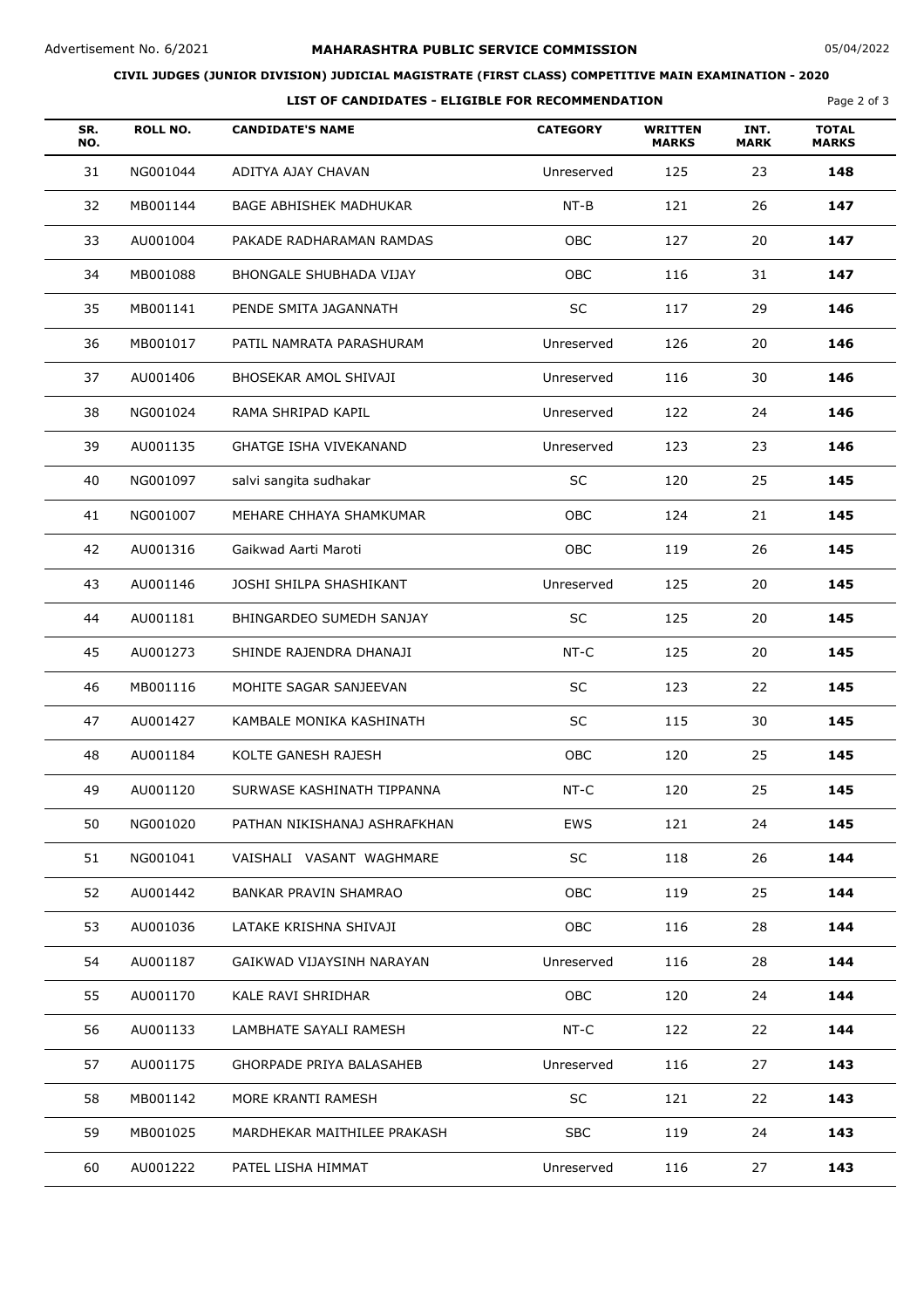## **CIVIL JUDGES (JUNIOR DIVISION) JUDICIAL MAGISTRATE (FIRST CLASS) COMPETITIVE MAIN EXAMINATION - 2020**

| LIST OF CANDIDATES - ELIGIBLE FOR RECOMMENDATION |                 |                                |                 |                                |                     | Page 3 of 3                  |
|--------------------------------------------------|-----------------|--------------------------------|-----------------|--------------------------------|---------------------|------------------------------|
| SR.<br>NO.                                       | <b>ROLL NO.</b> | <b>CANDIDATE'S NAME</b>        | <b>CATEGORY</b> | <b>WRITTEN</b><br><b>MARKS</b> | INT.<br><b>MARK</b> | <b>TOTAL</b><br><b>MARKS</b> |
| 61                                               | MB001045        | <b>HONEY MUKESH PATEL</b>      | Unreserved      | 121                            | 22                  | 143                          |
| 62                                               | AU001147        | Wadiwale Mahatab Yousuff       | Unreserved      | 118                            | 24                  | 142                          |
| 63                                               | AU001270        | RAJPUT VAISHNAVI VIRENDRASINGH | Unreserved      | 119                            | 23                  | 142                          |
| 64                                               | AU001370        | KOLEKAR VANITA MARUTI          | NT-C            | 115                            | 27                  | 142                          |
| 65                                               | AU001280        | DEV RAGHAVENDRA NARHARRAO      | Unreserved      | 120                            | 22                  | 142                          |
| 66                                               | AU001108        | KUMBHAR VINAYAK POPAT          | <b>OBC</b>      | 118                            | 24                  | 142                          |
| 67                                               | NG001064        | MORE RENUKA SUDHIR             | <b>OBC</b>      | 118                            | 24                  | 142                          |
| 68                                               | AU001062        | TAMBE DHANSHREE SANJAY         | <b>SC</b>       | 117                            | 25                  | 142                          |
| 69                                               | AU001375        | KHANDARE PRITI ARUN            | <b>SC</b>       | 121                            | 20                  | 141                          |
| 70                                               | MB001136        | chavan manjushri chandrakant   | Unreserved      | 115                            | 26                  | 141                          |
| 71                                               | MB001150        | JAGTAP AMOL NATHURAM           | Unreserved      | 116                            | 25                  | 141                          |
| 72                                               | AU001064        | PATIL UDDHAV VASANT            | Unreserved      | 120                            | 21                  | 141                          |
| 73                                               | MB001067        | IRLE RAVI SHIVAJIRAO           | Unreserved      | 113                            | 28                  | 141                          |
| 74                                               | AU001012        | MAGARE PRIYANKA SHRIRANG       | <b>SC</b>       | 115                            | 26                  | 141                          |